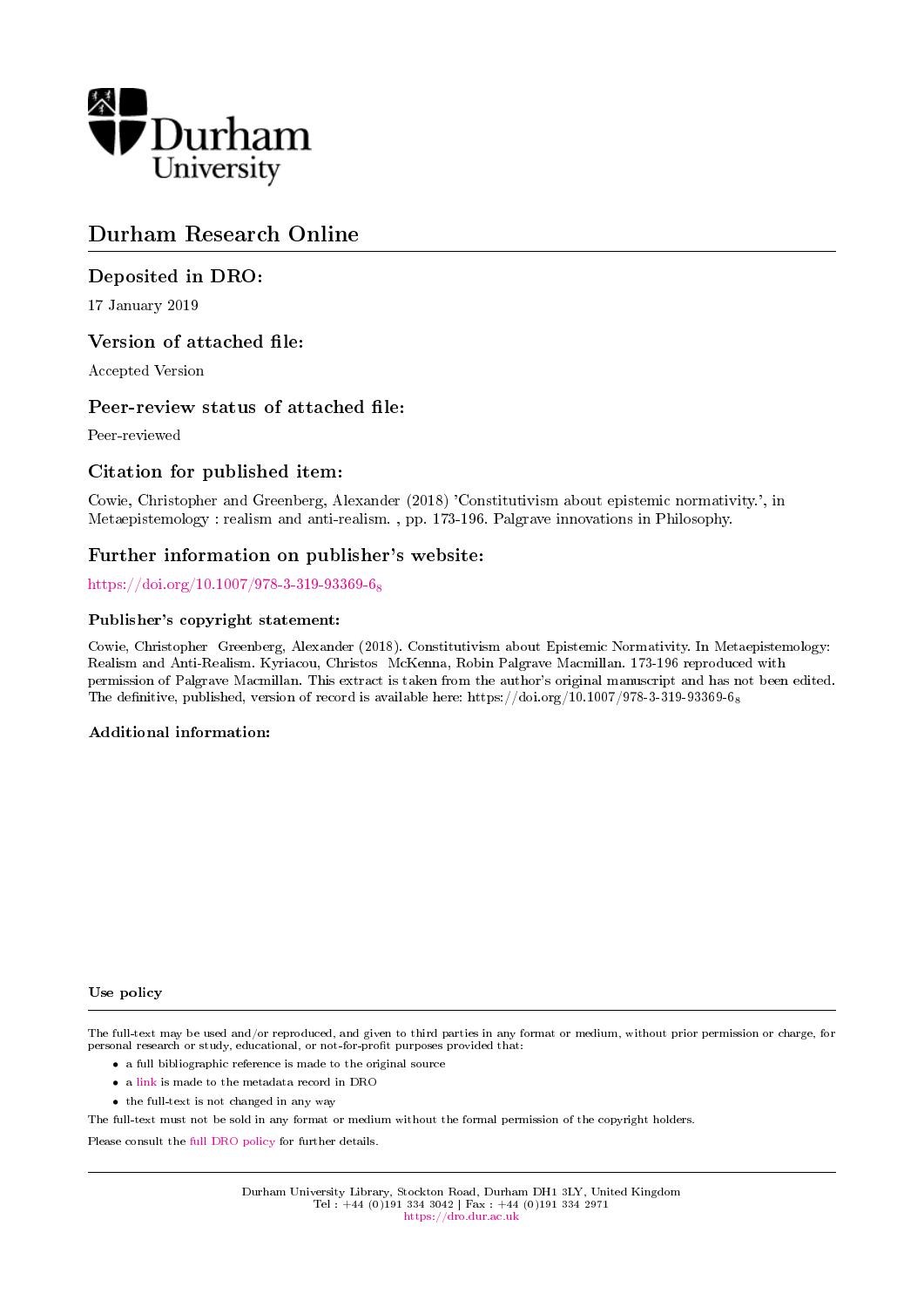# Constitutivism about Epistemic Normativity

For *Metaepistemology:* Realism and Antirealism, Palgrave MacMillan. Forthcoming, 2018. Please cite final version.

Suppose that you possess strong, perhaps decisive, evidence for a proposition that you're considering. It is natural to think that that you thereby possess a *reason* to believe that proposition. What explains this? Why is there such a connection between evidence for (or against) propositions and reasons for (dis)believing them? What, in other words, are the *grounds* of epistemic normativity?

There are a number of different candidate answers to this question. One candidate is that epistemic normativity doesn't have any grounds. According to this view, there are just some basic – that is ungrounded – truths about what we ought to believe. At the other end of the spectrum is the view that epistemic normativity is grounded in practical normativity. According to this view, epistemic reasons for belief are explained by the contribution that believing in light of the evidence makes to prudential, moral or aesthetic ends. Neither of these views is ideal. The former isn't much of an *explanation* at all. It makes epistemic normativity a fundamental constituent of reality.<sup>1</sup> The latter struggles with the fact that believing evidentially supported propositions isn't always of practical value, and the fact that it sometimes seems to be of practical value to have evidentially unsupported beliefs. Of course, defenders of these views have developed sophisticated responses to these basic charges. But the fundamental problems remain. It would be ideal if there were some happy middle-ground; if epistemic normativity were neither ungrounded, nor grounded in the practical. That could allow us to avoid the problems that each approach faces. Interestingly, there is a candidate for occupying this middle ground. The candidate is that epistemic normativity is grounded in the nature of the attitude of *belief*. This view is now often referred to as *constitutivism*, or, more fully, *constitutivism about epistemic normativity*. The idea is that *the nature of belief* explains why have reasons to believe, or disbelieve, propositions in light of evidence possessed for, or against, them.

How is this meant to work? The idea is that *the concept of belief is normative*. This means that for an attitude to fall under the concept 'belief' is just for it to stand in normative relations to a certain property (or properties). This property is said to be the *correctness condition* for belief. Belief's correctness condition is typically claimed to be truth; specifically, the truth of the proposition believed. We can therefore express constitutivism about epistemic normativity as follows:

**TRUTH NORM:** It is a conceptual truth about belief that it is correct to believe a proposition if and only if it is true. $2$ 

 $1$  Though for a defence of something close to this view, see Kyriacou (this volume).

 $2$  It should be noted that one could claim that a belief is correct just in case it's true without being committed to TRUTH NORM. TRUTH NORM also claims this norm is *constitutive* of belief. We are concentrating on this latter claim, because only it would be able to provide the grounds of epistemic normativity. If belief is subject to a truth norm but not essentially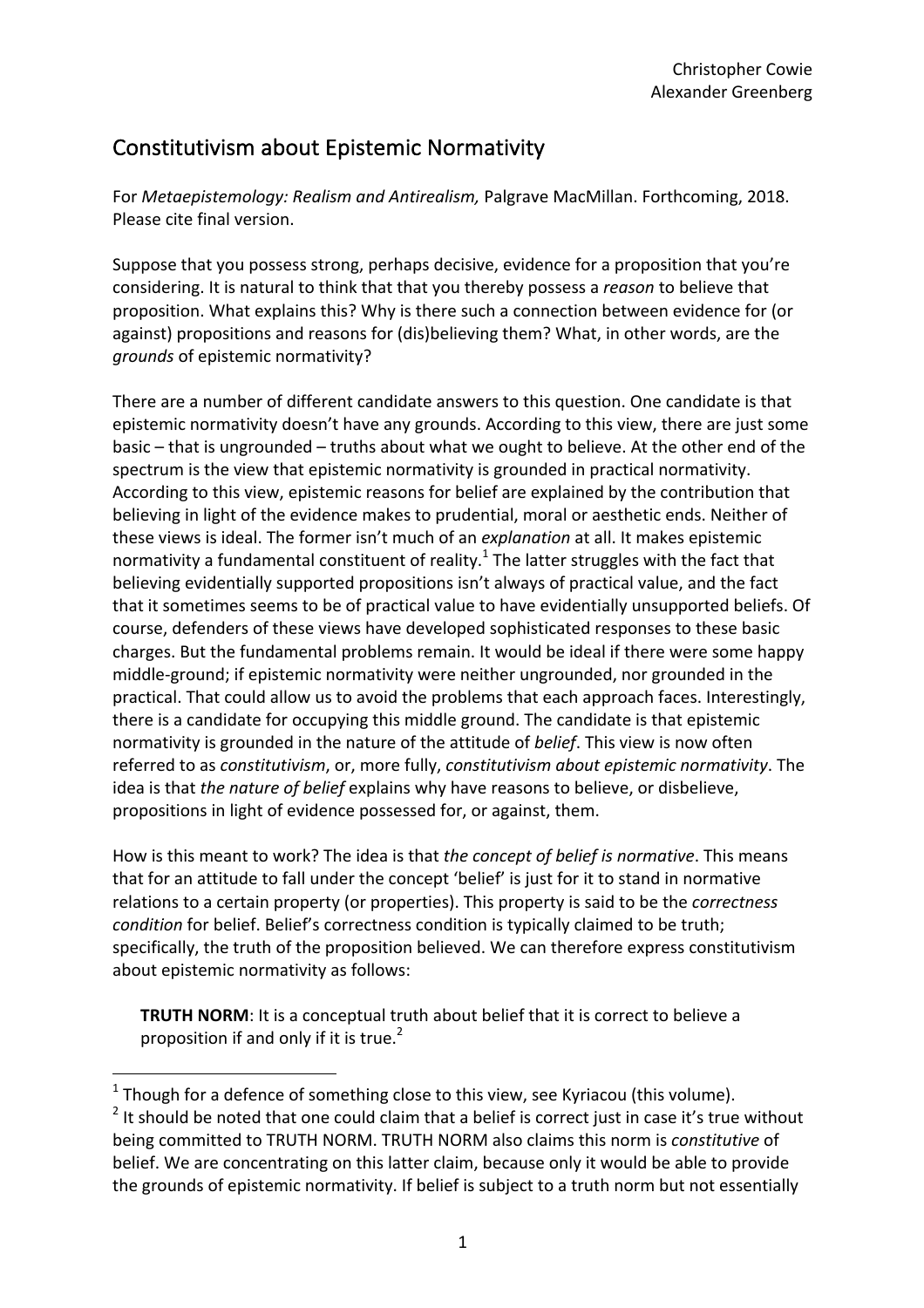Constitutivism offers an explanation *in terms of the nature of belief* for why there are normative relations between belief and truth. And once this in place, it isn't a big leap – the thought is – to explain why there are normative relations between belief and *evidence* (evidence being an indicator of truth). We now have an account of the grounds of epistemic normativity.

Does this constitutivist explanation of epistemic normativity work? Our focus will not be on whether TRUTH NORM, if accepted, can ground epistemic normativity. The aim of this article is to assess the arguments that have been given for TRUTH NORM. We will ask whether these arguments are persuasive, and we will claim that they are not. We will claim that there is insufficient reason to accept TRUTH NORM. *A fortiori* there is insufficient reason to think that TRUTH NORM is the correct explanation of the grounds of epistemic normativity.

There are a range of different arguments for TRUTH NORM (for a survey, see McHugh and Whiting 2014). As such, one might expect that we would have to proceed in a piecemeal fashion, taking each argument for TRUTH NORM in turn. Our ambition, however, is to take a more unified approach. We aim to present a common strategy. We aim to show that some key arguments for TRUTH NORM fail for a common reason. They fail because TRUTH NORM fails to provide a good explanation of the phenomena that it is meant to explain. More precisely, we will claim arguments for TRUTH NORM falter on a dilemma. The dilemma is as follows:

**DILEMMA:** TRUTH NORM is appealed to as the best explanation of some phenomenon (the explanandum).

- (i) *Either* TRUTH NORM doesn't look like it best explains the explanandum in question.
- (ii) *Or* TRUTH NORM can explain the explanandum, but *only if* it is supplemented by an implausible claim about *following* prescriptions.

Either way, TRUTH NORM fails to provide the best explanation for the phenomenon in question. Given that the ability to provide such an explanation is the reason for positing TRUTH NORM, we shouldn't posit TRUTH NORM.

This is our DILEMMA. We will apply it in two specific arguments for TRUTH NORM: first to an argument based on *deliberative transparency*; second to an argument for based on *Mooreparadoxical sentences*. Part of what is interesting about our strategy is that we are drawing together these seemingly distinct arguments for and against TRUTH NORM in a simple, unifying way. We will begin (section 1) by making some preliminary remarks about how our approach differs from and, we think, improves upon existing opposition to TRUTH NORM.

so, that would be a substantial first-order epistemological fact, but it wouldn't be able to ground epistemic normativity. This point is not often clearly made in the literature on truth norms (though see McHugh 2013, 463; Steglich-Petersen 2013, 279, fn. 2; Greenberg 2017,  $chap. 2$ ).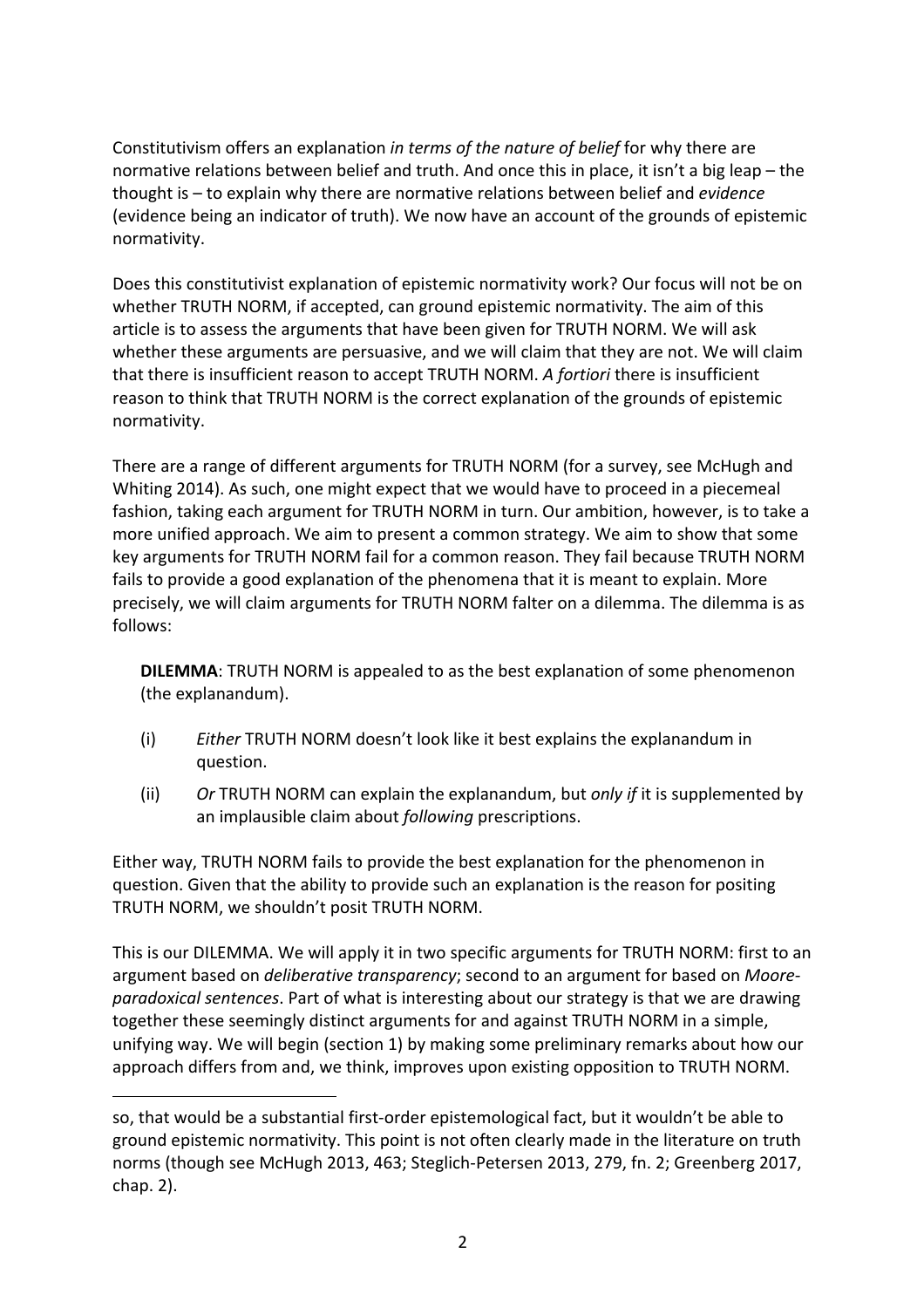We will then (section 2) show how our strategy applies against arguments for TRUTH NORM based on deliberative transparency. We will then (section 3) show how this strategy applies against arguments for TRUTH NORM based on Moore-paradoxical sentences. We then conclude (section 4).

### **1.** What distinguishes our argument from other arguments against TRUTH NORM

The argument that we will develop against TRUTH NORM differs from some of the existing arguments in the literature. In particular there are two important kinds of criticism that have been made of TRUTH NORM that our argument should be distinguished from.

One influential criticism of TRUTH NORM concerns the precise content of the norm that is alleged to be constitutive of belief. There has been considerable debate about whether a truth norm can be formulated in such a way as to avoid implausible prescriptions – such as that one ought to believe ungraspably complex truths and a prescription believe 'true blindspots', (Bykvist and Hattiangadi 2007, 2013). We will set this aside however, and grant that the defender of TRUTH NORM has some response to this criticism.

A second important criticism of TRUTH NORM is the 'correctness' of beliefs it refers to is not 'heavy duty' enough to do any epistemological or metaphysical work (Côté-Bouchard 2016; cf. Rosen 2001, 619–21; Bykvist and Hattiangadi 2013, sec. 2). How our argument differs from this is somewhat complex. While our conclusion is the same - that TRUTH NORM does not best explain the nature of belief – our argument targets a later stage in the dialectic. The arguments we will be rejecting  $-$  which claim that TRUTH NORM is required to explain deliberative transparency and Moore's paradox  $-$  can be understood as attempts to argue, *contra* the above criticism, that belief's correctness conditions have to be understood as *genuinely normative*. Our conclusion is that this is not true: these phenomena do not mandate a genuinely normative understanding of belief's correctness conditions.

## **2. Does TRUTH NORM explain deliberative transparency?**

One influential argument for TRUTH NORM is that it best explains the transparency of doxatic deliberation. We will begin by outlining this argument, largely following the presentations of it given by Nishi Shah and David Velleman (Shah 2003, 260–74; Shah and Velleman 2005, 500–502), before criticising it through our DILEMMA (in §§2.1-2.2).

When we deliberate as to whether to believe that p, we recognise that this question inevitably gives way to the question of whether p is true. Furthermore, not only is the deliberative question of whether to believe that p answered by the factual question of whether p is true, it is *only* answered by that question, to the exclusion of any other considerations, such as whether believing that p would be in one's interests. This is what it means to say that deliberation about what to believe is *transparent*. What explains this phenomenon? Arguably the obvious place to look for an explanation is to the existence of a tight relationship between belief and truth, because the phenomenon just is one of a question about *belief* giving way to a question about truth. TRUTH NORM prescribes that we believe p if and only if p is true. Consequently, when we deliberate about whether to believe p, we will – if we follow that norm – simply deliberate about whether p is true. The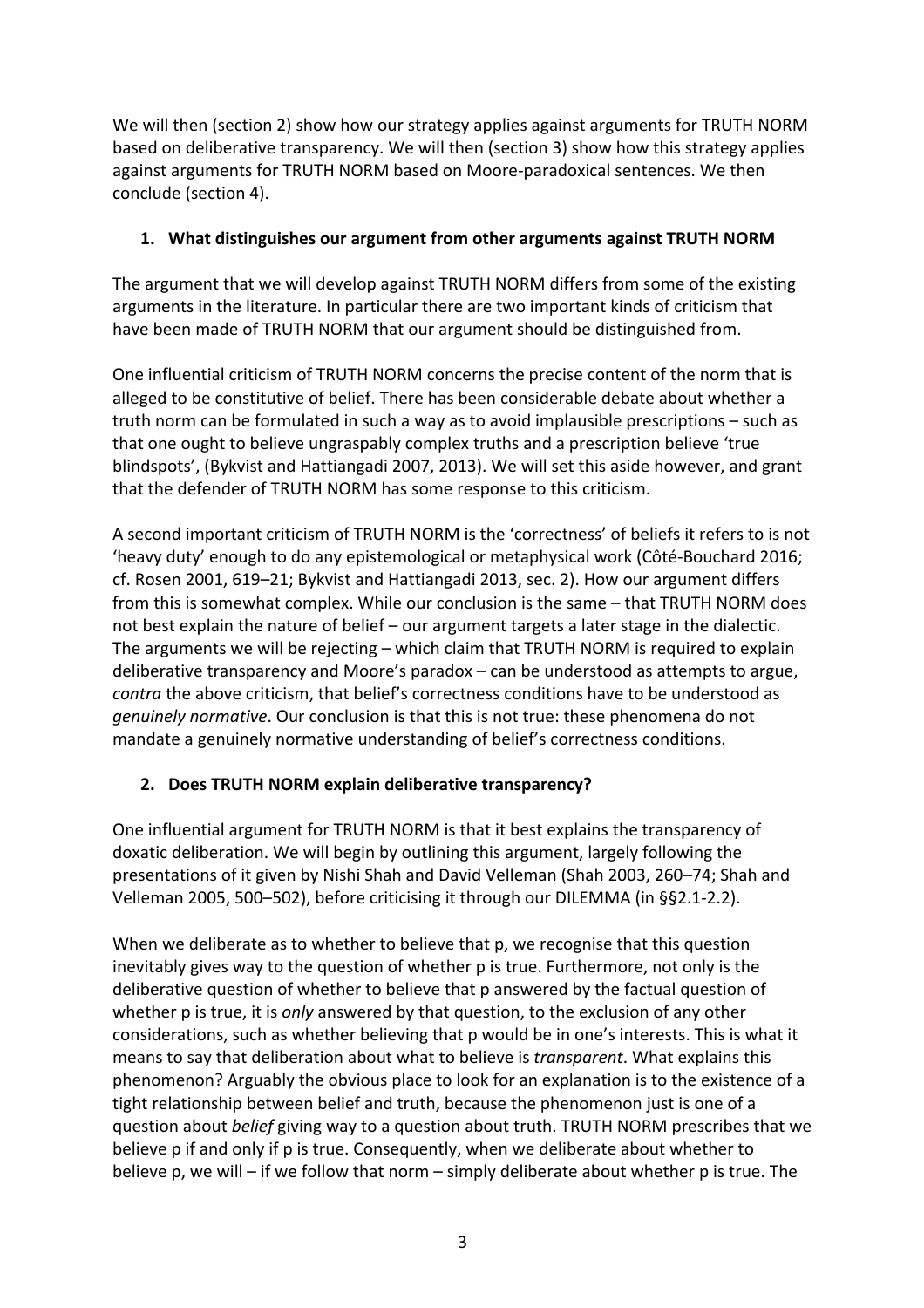transparency of deliberation is explained. So TRUTH NORM can explain the transparency of deliberation. 

This shows that TRUTH NORM is a sensible way of explaining transparency. But why think it is the *best* explanation? The main reason given by its defenders is that it provides a better explanation than alternative *dispositional* accounts of belief. To explain the *exclusive* focus on truth in deliberation, the dispositions specific to belief (that dispositional accounts posit) would need to dispositions to form, maintain, and revise beliefs in and, crucially, only in response to truth-relevant considerations. Call this the *strong dispositional account*.

The fact that a dispositional account of belief would have to be 'strong' in this respect in order to explain transparency is the reason why TRUTH NORM is claimed to provide a better explanation. Take a step back. Note that although when we *deliberate* about whether to believe p we simply consider whether p is true, not *all* of our beliefs are like this. Sometimes, what we believe is determined by our desires and other conative states, in cases of wishful thinking. The key datum, according to defenders of TRUTH NORM, is that wishful thinking doesn't exert its influence within *conscious deliberation*.

This presents a problem for the strong dispositional account. On this account, the products of wishful thinking would not count as beliefs. Now one could respond to this by *weakening* the dispositional connection between belief and truth so as to allow for the products of wishful thinking to count as beliefs, and defend what we can call the *weak dispositional account*. But a defender of this view can no longer explain why, when we consciously deliberate about whether to believe that p, we simply deliberate as to whether p is true. On her account, it should, in principle, be possible to deliberate about whether p, and be moved in those deliberations in part by non-truth related (e.g. conative) considerations. But, *ex hypothesi*, it's not. So this weak dispositional account fails too.

|                                     | <b>Explains Transparency in</b><br>Deliberation? | Allows for the Possibility of<br>(Non-Del.) Wishful Beliefs? |
|-------------------------------------|--------------------------------------------------|--------------------------------------------------------------|
| <b>Strong Dispositional Account</b> | Yes                                              | No                                                           |
| <b>Weak Dispositional Account</b>   | No                                               | Yes                                                          |

In fact, we can represent the failings of both of the dispositional accounts as follows:

Neither of these accounts works because neither can answer 'yes' to both questions. This is where the real strength of TRUTH NORM comes in. TRUTH NORM seems able to answer 'yes' to both:

| ١RM<br>Νŀ<br>$\sim$<br>$\tilde{}$<br>È<br>$\tilde{}$ |
|------------------------------------------------------|
|------------------------------------------------------|

Why is this? The key point is that TRUTH NORM is a view about the *concept* of belief. This is key because and when we deliberate about what to believe, the concept of belief is playing a role in framing what we do, whereas it isn't in ordinary non-deliberative belief-formation. It is this that allows TRUTH NORM to explain transparency in deliberation, whilst still allowing for the possibility of wishful thought. And so, it is this that makes TRUTH NORM the *best* explanation of transparency in deliberation.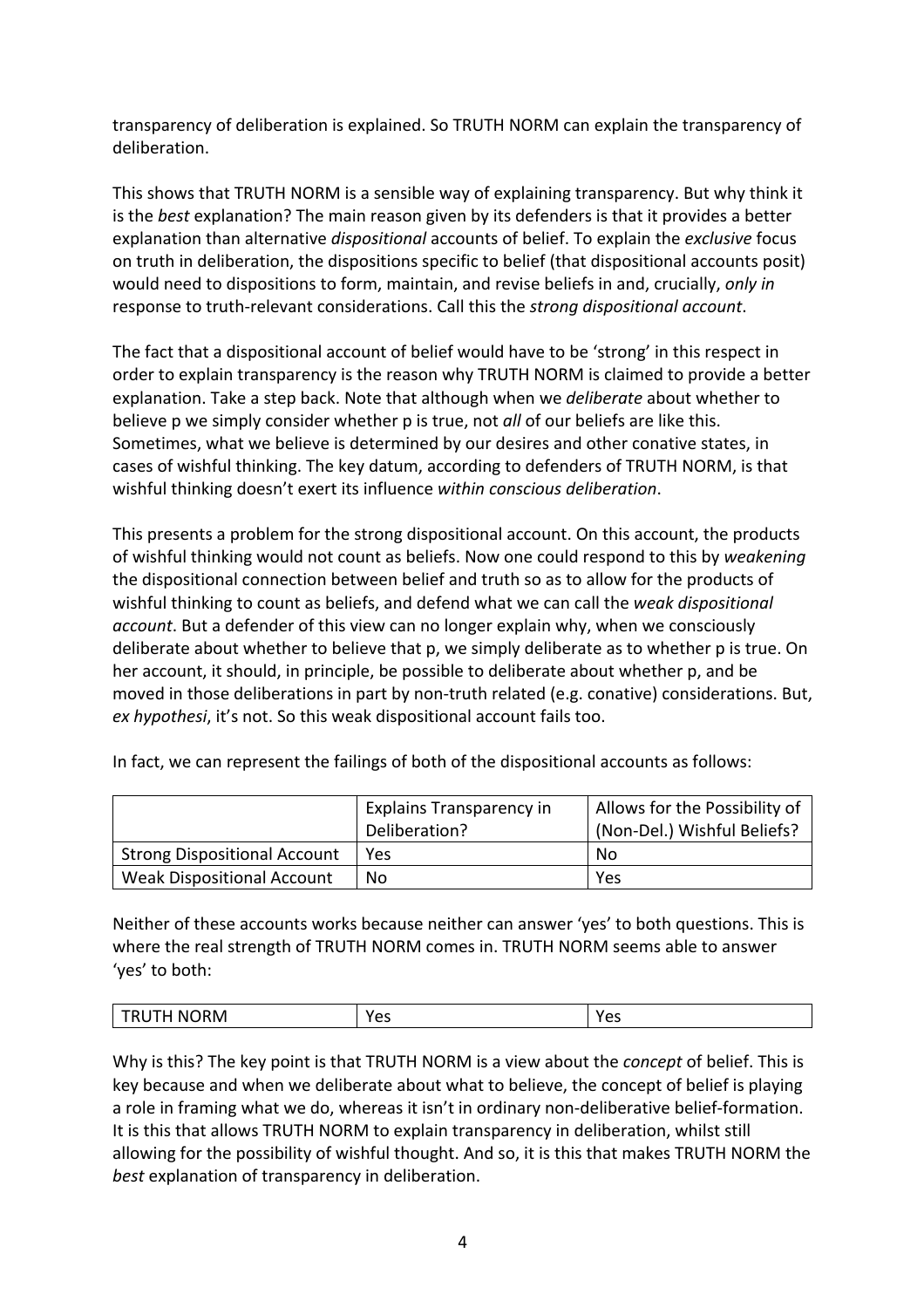#### **2.1 Transparency in deliberation: Our DILEMMA**

We don't think that this is a good argument for TRUTH NORM. We can show why by appealing to the following DILEMMA:

**DILEMMA:** TRUTH NORM is appealed to as the best explanation of the transparency of deliberation. But (we argue):

- (i) *Either* TRUTH NORM doesn't look like it best explains the explanandum in question.
- (ii) Or TRUTH NORM can explain the explanandum, but *only if* it is supplemented by an implausible claim about our motivations to follow prescriptions.

We will make the case quickly before expanding on it in what follows. The suggestion that this argument for TRUTH NORM has a problem with *motivation* was first suggested by Asbjørn Steglich-Petersen (2006), and was further developed by Conor McHugh (2013). But we extend this point, and, crucially, in the following section we attempt to show that is generalises to attempts to use TRUTH NORM to respond to Moore's paradox.

Let's begin with horn (ii). According to defenders of TRUTH NORM, deliberative transparency works as follows. The concept of belief prescribes believing p iff p is true. Deliberation about what to believe is framed by the concept of belief, according to defenders of TRUTH NORM, because it aims to an answer the question *whether to believe that* p. So, given that it's part of the concept of belief that a belief is correct iff it is true, a deliberator about what to believe will necessarily take themselves to be under this prescription. So they will try to accept the proposition about which they are deliberating iff it is true. This explains why their deliberation is transparent; it explains why the only consideration they regard as relevant is p's truth, and not, for example, whether believing p is in their interest.

One of the obvious problems with this story is that it seems to require a very strong connection between (a) taking oneself to be under a prescription to behave in some way, and (b) actually behaving in that way. It seems to require that because deliberators will take themselves to be under a prescription to believe that p iff p is true, they will actually try to do that. We can label it as follows:

(1) If you take it to be correct for you to V, then you will be motivated to V.

This is a form of 'judgement internalism'. But it isn't a plausible form. Frequently, we take ourselves to be under a prescription to behave in some way, yet we don't try to behave in that way. So (1) looks like a bad principle. It's far too strong to be true. This is borne out by considering the forms of judgement internalism actually defended by moral philosophers. Those who claim that there is some necessary connection between judging an action to be morally right (or good, correct, or what one ought to do) and being motivated to perform that action typically claim that this connection is, in various ways *defeasible*. Some claim that the moral judgement necessarily results in *some* motivation to act, but not necessarily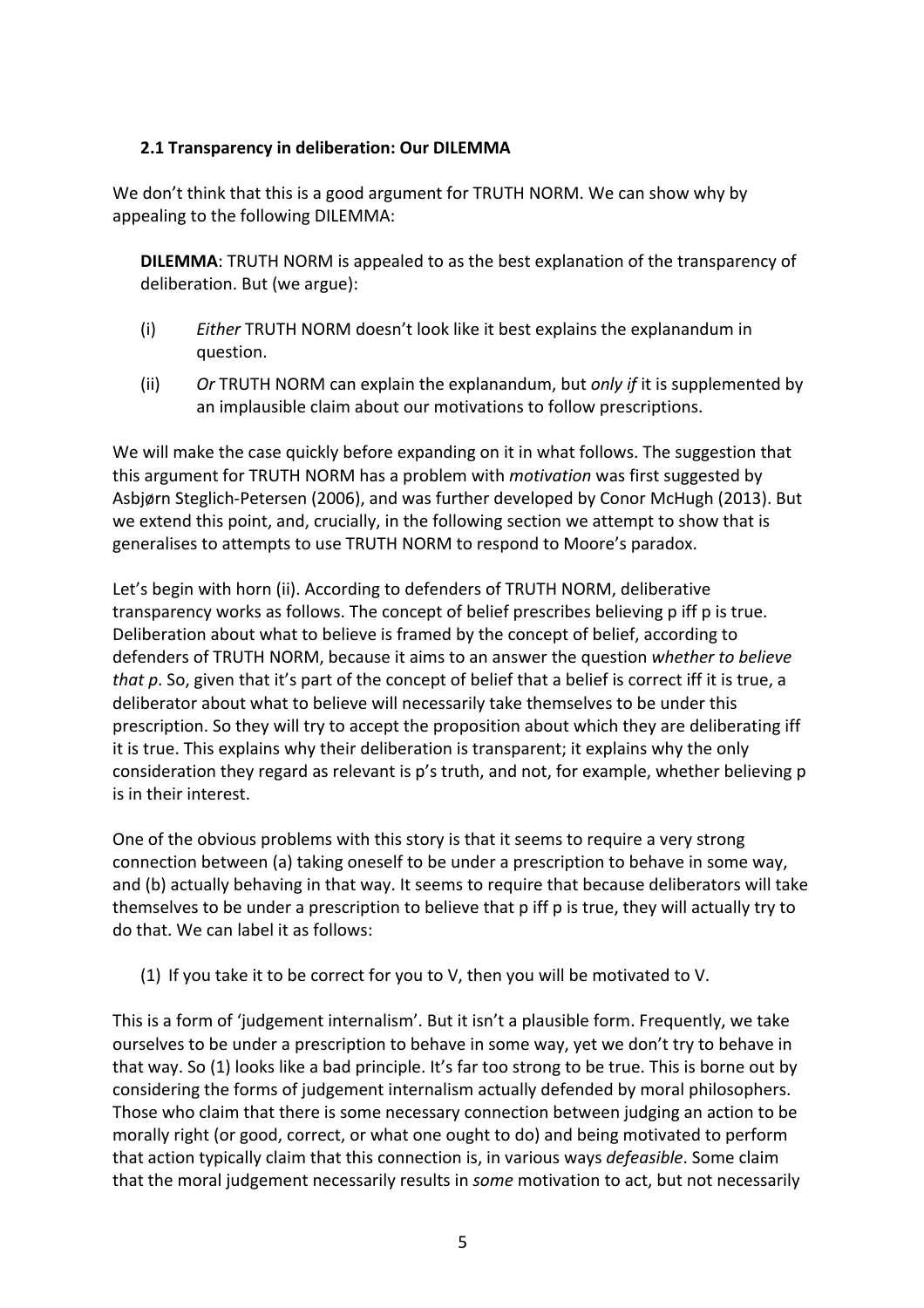overriding motivation; others claim that moral judgement necessarily results in motivation to act in *ideal* circumstances, or if one is *rational* (for a survey, see Svavarsdottir 1999, sec. 1). A representative example of this kind of judgement internalism is put forward by Michael Smith:

"[A]gents who judge it right to act in various ways are so motivated, and necessarily so, absent the distorting influences of weakness of the will and other similar forms of practical unreason on their motivation." (Smith 1994, 61)

These qualified versions of judgement internalism are typically defended, as the passage from Smith indicates, because a version of internalism without such qualifications would have the implausible consequence that it would be impossible to judge that something is right but fail to do so out of weakness of the will, deep depression, etc. But these kinds of cases of irrationality also show that a principle like  $(1)$  – which expresses a simple entailment between judging it to be correct to V and being motivated to V – is implausible.

Can the defender of TRUTH NORM accept that form of internalism expressed in (1) is implausibly strong? This leads us onto horn (i). Perhaps, she might argue, it is possible that we do sometimes take ourselves to be under the prescription of TRUTH NORM, yet fail to follow it. The result is that in some cases we will be able to deliberate as to whether to believe that p, yet not be sensitive only to truth-directed related considerations. But, the defender of TRUTH NORM might claim this is ok because deliberation isn't always transparent. This would be true if there are certain cases of self-conscious *epistemic akrasia*, in which someone judges that the evidence suggests that  $p$  is true, but doesn't believe that p. In fact, Pascal Engel defends the claim that the truth norm need not necessarily motivate by appealing to cases of this kind:

"Just as cases of *akrasia* or *accedia* can arise where the agent considers the norm but does not follow it, cases where the norm of truth is considered by the agent but is not followed can arise." (Engel 2007, 199, cf. 2006, 369-72)

If this is correct, then the defence of TRUTH NORM need no longer rely on a very strong connection between the prescriptions that we take ourselves to be under, and our tendency to follow them. This is because the explanandum has now changed; what is now to be explained is a general tendency for deliberation to be transparent. But the problem is that TRUTH NORM now loses its unique explanatory power. A weak dispositional account  $-$  one which claims that belief is essentially responsive to be truth-relevant considerations, but not exclusively so – can explain a mere general tendency for deliberation to be transparent. We don't need TRUTH NORM any more.<sup>3</sup>

That's the general structure of the DILEMMA. In horn (ii) a defender of TRUTH NORM is shown to rely on a *very* strong connection between putting oneself under a prescription to behave in some way, and behaving in that way. And in trying to escape horn (ii) the explanandum (transparency in deliberation) has to be weakened to avoid this commitment.

 $3$  This point is made by Andrei Buleandra (2009, 328–31).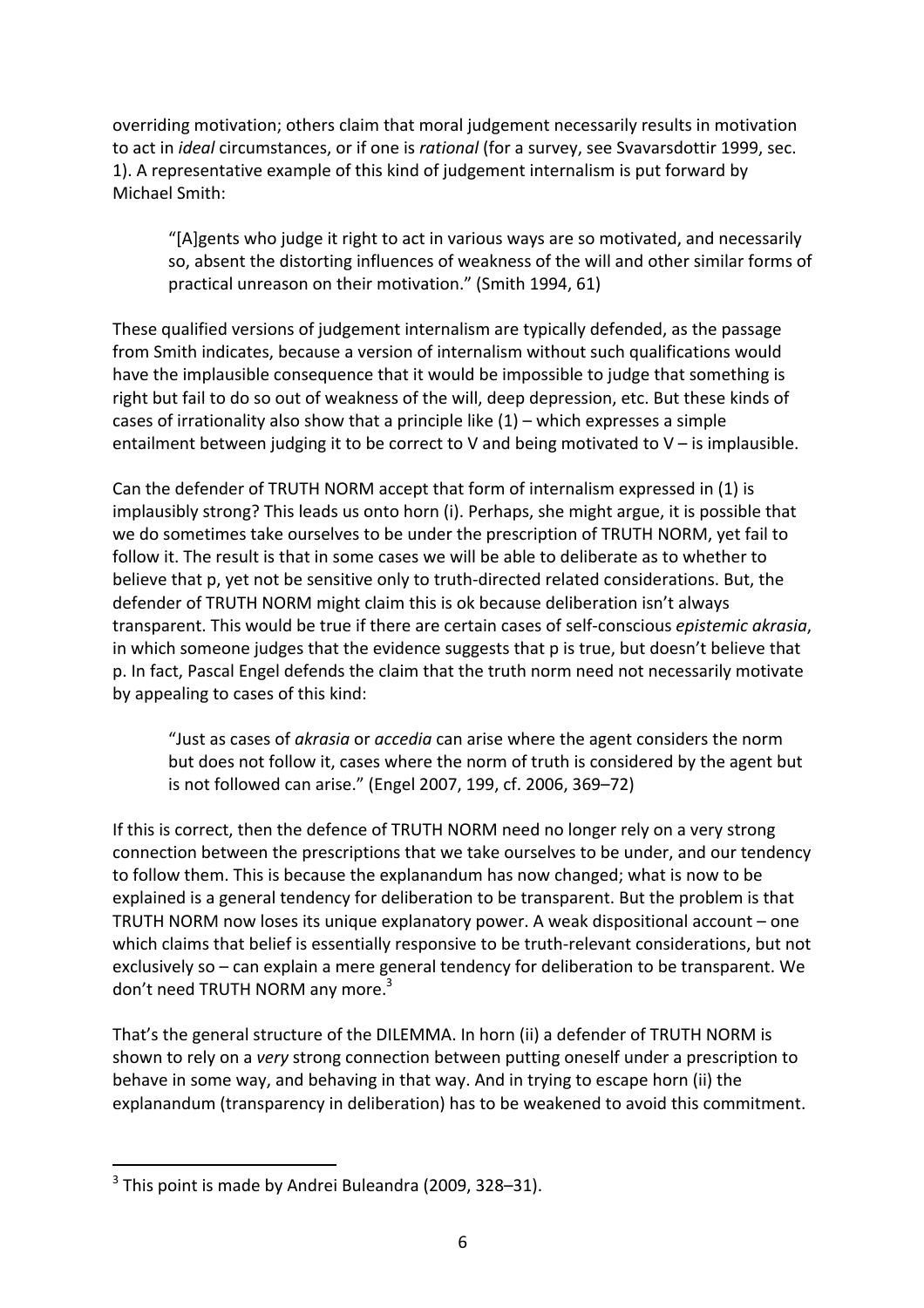This then lands the defender of truth norm on horn (i) because it results in TRUTH NORM losing its unique explanatory appeal.

What are the best lines of response to our DILEMMA? We will argue that all the obvious moves that might be made by the defender of TRUTH NORM still fall on one of the two horns. Either they involve implausibly strong claims about motivation, or they have the result that TRUTH NORM does not best explain transparency.

### **2.2 Can the defender of TRUTH NORM claim epistemic akrasia is impossible?**

One move the defender of TRUTH NORM could make is to claim that the strong version of internalism expressed by  $(1)$  is not, as we claim, implausible if it is just restricted to belief. One might argue, according to this line of thought, that (1) is implausible in relation to action, because practical akrasia – self-consciously acting contrary to what one judges to be correct to  $do - is a real and familiar phenomenon. However, one could claim that (1) is$ plausible *if* restricted to belief. One might try and motivate this claim by arguing that epistemic akrasia – self-consciously believing contrary to what one judges to be correct – is not in fact possible. This kind of claim is made by Philip Pettit and Michael Smith:

"Imagine that your beliefs run counter to what evidence and fact require. In such a case, your beliefs will not allow those requirements to remain visible because the offending beliefs themselves give you your sense of what is and your sense of what appears to be. You are therefore denied an experience whose content is that you are believing such and such in defiance of the requirements of fact and evidence. (Pettit and Smith 1996, 448)

Pettit and Smith claim that epistemic akrasia is impossible because, roughly, one's judgement about the correctness of one's belief that p just is one's belief about whether p. This provides a response to our DILEMMA is because this alleged impossibility of epistemic akrasia could be claimed to support the strong form of internalism expressed in (1) (if restricted to belief). This is because it would show that judging that it's correct to believe that p does in fact entail being motivated to believe that  $p^4$ .

We don't think this escapes our DILEMMA. Our response is that the claim that epistemic akrasia is impossible is an equally contentious and implausibly strong claim about motivation as  $(1)$ . As such, it still falls foul of horn  $(i)$ .

Why is Pettit and Smith's claim implausible? While it correct that one's judging that one's belief that p is correct or incorrect *typically* results in one forming or revising a belief that p, it's quite another thing to claim these are *just one and the same*. This second claim is what

 $4$  To our knowledge, no one in the literature on deliberative transparency defends the claim that epistemic akrasia is impossible; the closest is Sophie Archer, who defends the claim that it is impossible to both judge one has sufficient evidence for p and refrain from believing p (2017). Some also doubt whether judging one's own beliefs to be incorrect suffices for epistemic akrasia (Owens 2002), but this does not matter for our purposes. Our concern is whether such a state is possible, not whether it is akrasia accurately so-called.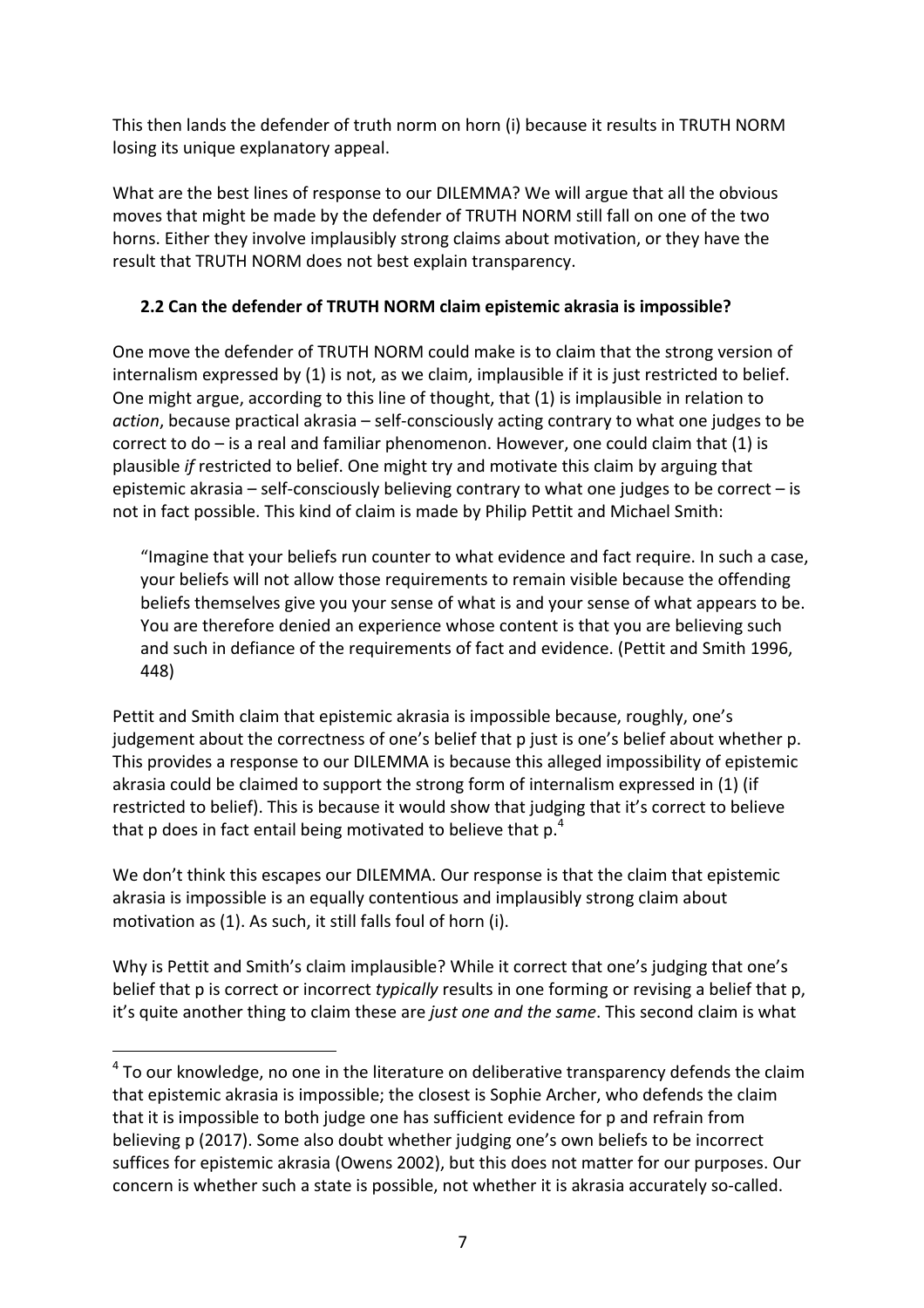denying the possibility of epistemic akrasia has to involve; but this second claim is implausibly strong. It is implausibly strong because it rules out certain cases – like Hume's judgement that even though he lacks reason for his beliefs in the external world, he can't help having them – which may be *irrational* but certainly aren't impossible. In this way, the option of denying the possibility of epistemic akrasia lands the defender of TRUTH NORM on horn (i) of our DILEMMA, because it relies on a claim about motivation that is just as implausibly strong as the internalism expressed in (1).

## **2.3** Can the defender of TRUTH NORM appeal to a more plausible form of internalism?

The other obvious move for the defender of TRUTH NORM is to claim that their explanation of transparency only needs to appeal to a weaker – and therefore more plausible – version of internalism. But we will show that weaker forms of internalism are still vulnerable to our dilemma; what they gain in plausibility, they lose in their ability to explain transparency.

The clearest way to amend the implausibly strong form of internalism expressed in  $(1)$  is as follows:

(2) If you're rational, then: if you take it to be correct for you to V, then you will be motivated to V.

This is a much weaker  $-$  and therefore more defensible  $-$  account of the relation between taking oneself to be under a prescription and following it.

However, if they are going to accept (2), then defenders of TRUTH NORM will also need to change how they characterise what TRUTH NORM is supposed to explain. Because (2) is restricted to *rational* motivation, it will only be able to explain the transparency of *rational* doxastic deliberation. In other words, the explanandum now becomes the fact that *if you're* rational, then if you deliberate about whether to believe that p, your deliberation will be transparent. This could allow defenders of TRUTH NORM to explain deliberative transparency with the weaker version of judgement internalism expressed in (2).

Can moving to (2) save TRUTH NORM from the above DILEMMA? We don't think it can. This is where horn (i) of our DILEMMA bites. The more defensible version of internalism expressed in (2) means that explanandum needs to be recharacterised as the transparency of *rational* doxastic deliberation. But recharacterising the explanandum in this manner means that TRUTH NORM loses its unique explanatory power, because other accounts can equally well explain the transparency of *rational* doxatic deliberation.

Specifically, recall the strong dispositional account, which claimed that belief is essentially regulated by dispositions to be responsive to be formed, maintained, and revised in and *only* in response to truth-relevant considerations. Because the explanandum has now been changed to the fact that *rational* doxastic deliberation is transparent, in order to explain that these dispositions need not be claimed to be essential to belief as such; they only need to be claimed to be essential to *rational* belief. And if such dispositions are essential to rational belief, that can perfectly well explain why rational deliberation about what to believe is motivated by and only by truth-relevant considerations. Furthermore, whereas it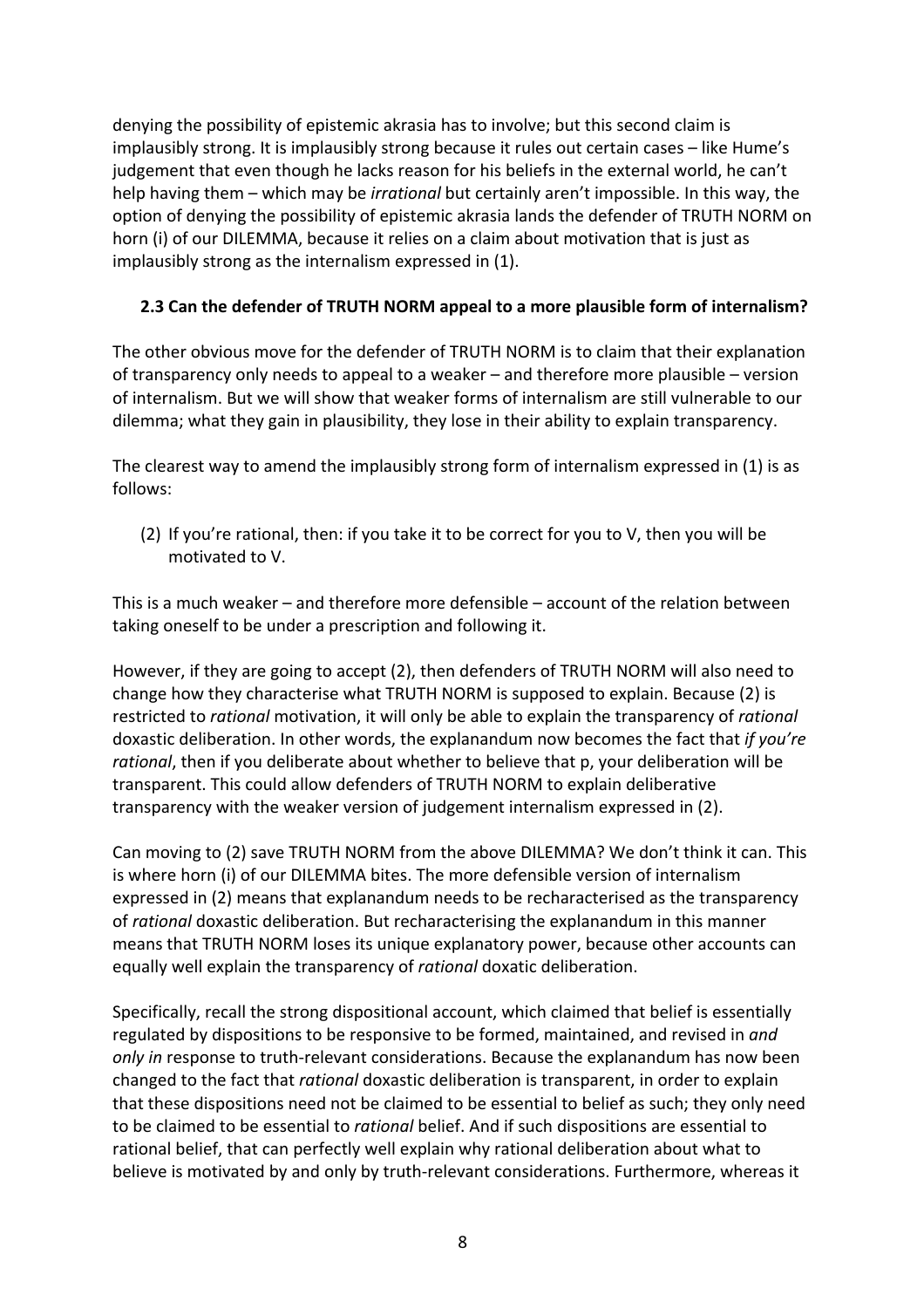was thought to be problematic to think of these strong truth-responsive dispositions as essential to belief *as such* – because it had the result that the products of wishful thinking don't count as belief – it is *not* problematic to think of these strong truth-responsive dispositions as essential to *rational* belief, because the products of wishful thinking aren't *rational* beliefs. In this way, if the explanandum is weakened to the transparency of *rational* doxastic deliberation, an alternative dispositional account can explain the weakened explanandum just as well as TRUTH NORM. Weakening the explanandum in this fashion has the result, therefore, that it is not best explained by TRUTH NORM.<sup>5</sup>

A second weaker form of internalism is in fact offered by Shah and Velleman. They themselves are wary of the strong view of internalism that their view seems to require. So they offer a weaker alternative in a footnote (2005, fn.40, 533-34). But the footnoted version of internalism is also vulnerable to our DILEMMA. On the first horn, their weaker alternative internalism is in fact too weak to explain transparency. On the second horn, they could get around this by weakening the conception of transparency that they are trying to explain. But if they do this then TRUTH NORM isn't a better explanation than competitors.

Let us explain why. Shah and Velleman claim that their argument in fact only relies on a weaker form of internalism than  $(1)$ , which they outline as follows:

"The relevant form of internalism does not require a positive disposition to obey any norm that one applies; what it requires is the lack of a disposition to obey a different norm instead. One cannot genuinely apply the norm of truth to an attitude while simultaneously trying *only* to make it conform to some other, unrelated norm. This form of internalism does not rule out obedience to additional norms compatible with the one applied. One can aim to arrive as quickly as possible at a true cognition with respect to  $p - in$  which case, one will deliberate in accordance with a norm of speed as well as the norm of truth." (Shah and Velleman 2005, 533–34, italics ours).

We can formulate Shah and Velleman's weaker internalism as follows:

 

(3) If you take it to be correct for you to V, then you will not be motivated by norms prescribing refraining from V-ing.

 $(3)$  is still vulnerable to our dilemma. This is because, according to  $(3)$ , someone's accepting TRUTH NORM does *not* entail that they are motivated to believe the truth and – crucially – *only* the truth. All that acceptance of TRUTH NORM means, according this version of internalism, is that one cannot be motivated *only* by non-truth-related considerations. But this is consistent with the possibility that one  $can$  – even if one accepts TRUTH NORM – be motivated *in part* by non-truth-related considerations (cf. McHugh 2013, 457).

 $<sup>5</sup>$  McHugh makes a similar point when he argues that a weaker constraint – which he calls</sup> 'efficacy'  $-$  is only a feature of rational doxastic deliberation (2013, 458–62). Our point is more conditional: *if* the internalism expressed in (2) is appealed to, then only the transparency of *rational* doxastic deliberation can be explained by TRUTH NORM, which means it loses *its* unique explanatory power.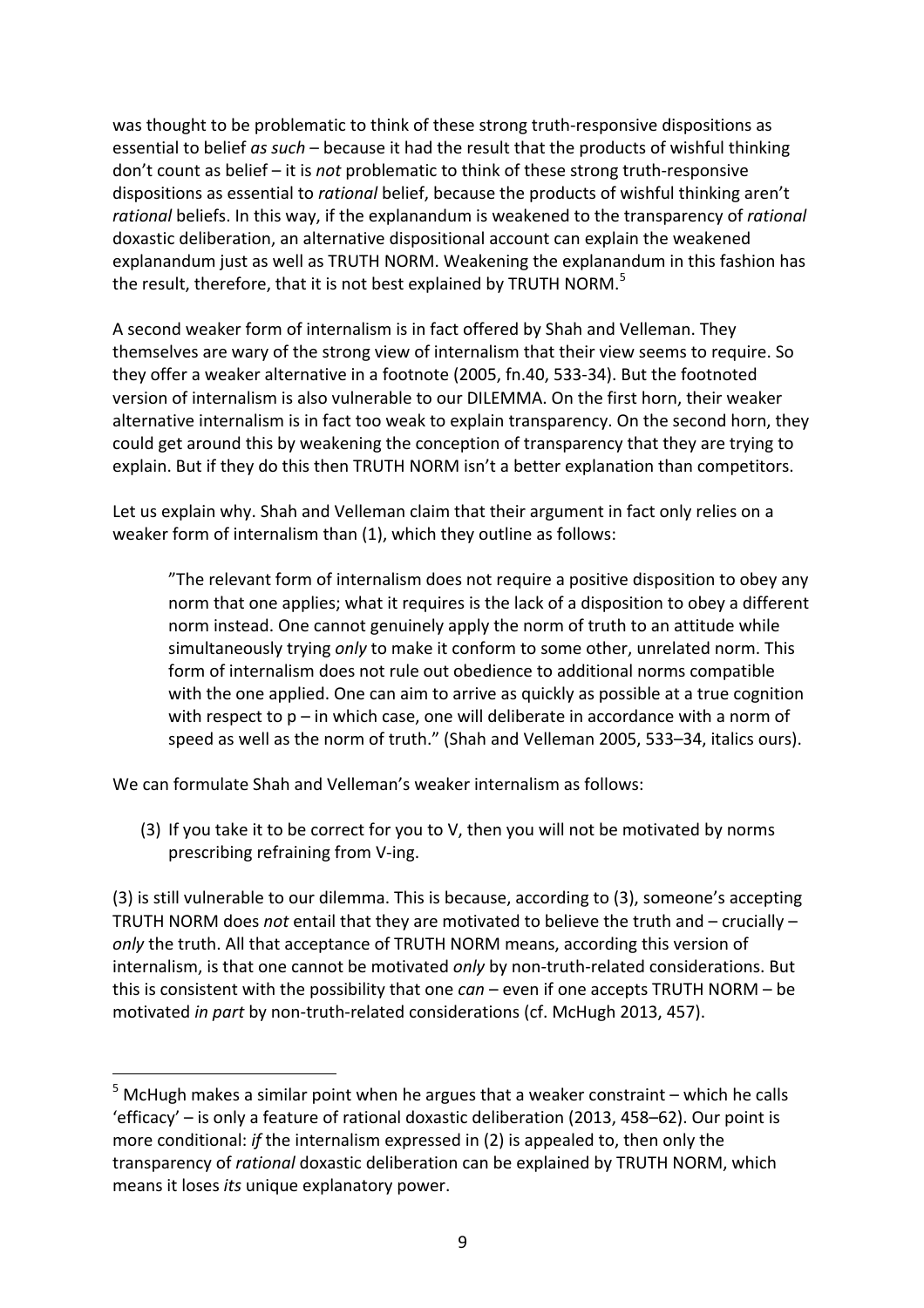But if this is the case, this seems to be too weak to explain transparency. Why? Because transparency seems to be a phenomenon in which you are motivated *only* by truth-relevant considerations.

Now Shah and Velleman could get around this by denying this conception of transparency. They could say that in ordinary or typical doxastic deliberation, we are only motivated in part by truth-relevant considerations. But if they say this, then TRUTH NORM isn't a better explanation than competitors, in particular, the weak dispositionalist account, and they succumb to horn (i). So Shah and Velleman's own weakened internalism is also vulnerable to our DILEMMA.

Both of these weaker forms of internalism, therefore, suffer from our dilemma. They *either* mean that TRUTH NORM cannot explain transparency, or if transparency is recharacterised so that TRUTH NORM can explain it, it no longer *best* explains it. There are, or course, alternative weaker versions of internalism we haven't discussed. One might claim that judging it is correct for one to V entails being motivated to V *somewhat* or *in ideal circumstance*. But there is every reason to think that other weaker versions will be just as vulnerable to horn (i) of our DILEMMA, for predictable reasons. That is, they will require us to weaken the explanandum in such a way that TRUTH NORM no longer uniquely explains it.

## **3. Does TRUTH NORM explain the absurdity of accepting Moore Paradoxical Sentences?**

In the preceding sections we have explained how our DILEMMA works against the claim that TRUTH NORM is the best explanation of deliberative transparency. We will now extend our basic argumentative strategy in a novel direction. We will argue that our DILEMMA can be used to respond to attempts to use Moore-paradoxical sentences to argue for TRUTH NORM. The basic structure of our argument mirrors those used above. Attempts to use TRUTH NORM to explain Moore-paradoxical sentences are vulnerable to our DILEMMA. Either they are inadequate explanations of the explanandum, or they must be supplemented by implausibly strong claims about our motivations to follow prescriptions.

Moore-paradoxical sentences are sentences of the following form.

MP: p. but I don't believe that p.

These sentences can sometimes be true. Suppose that Donald Trump were to say: [manmade climate change is happening, but I don't believe that man-made climate change is happening]. This would be true. It would be true because both of its conjuncts are true. The first conjunct is true: man-made climate change is happening. And the second conjunct is true: Trump doesn't believe that it is happening (at least according to his Twitter account).

Although instances of MP can be true, it is often thought that there would be something absurd, incoherent or even impossible with one's accepting  $-$  whether believing or sincerely asserting – an instance of it from one's own, first-personal perspective. In sincerely saying, or thinking: [man-made climate change is happening, but I don't believe that man-made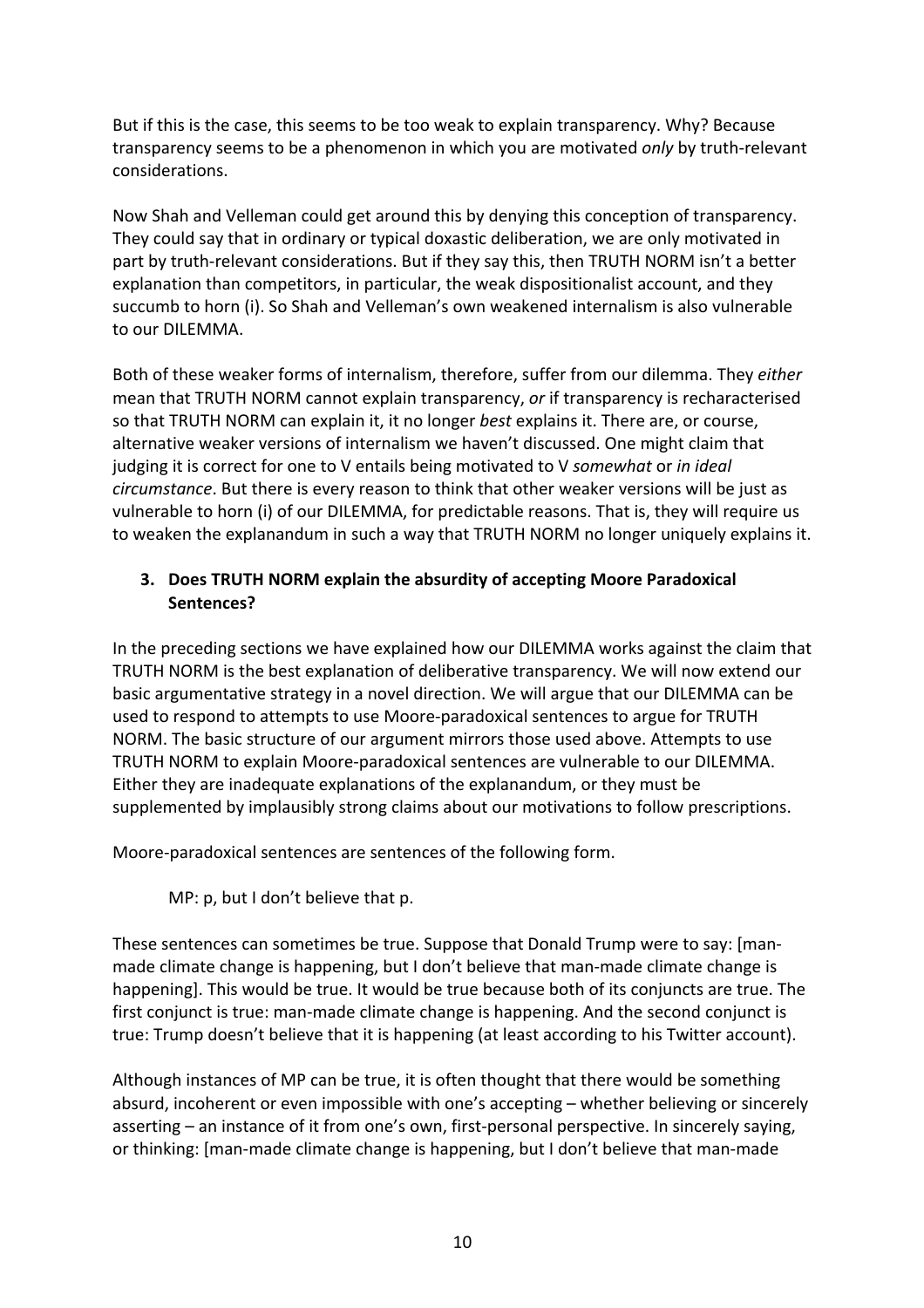climate change is happening] Trump would be doing something absurd, incoherent, or perhaps even impossible.

In the philosophical literature on these sentences, the absurdity – in some form or other – is taken for granted. The philosophical trick is to explain its nature and source. The explanation, we know, can't appeal to the inconsistency of the two conjuncts. We know that they're not necessarily inconsistent. So how can we explain it?

One popular kind of explanation appeals to features of *speech*. It is absurd to say, or assert, instances of MP because the first conjunct of MP conversationally implies the falsity of the second or is inconsistent with some conversational principle or maxim, or some principle or maxim governing the nature of assertion itself. Whilst there is a lot to be said for this kind of approach, it faces a problem. The problem is that, prima facie, the absurdity of accepting a Moore-paradoxical sentence isn't restricted to *saying* or asserting it. It's also absurd to genuinely *think* it. Any explanation of the absurdity of accepting Moore-paradoxical sentences needs to respect this. The point is well-put by Michael Huemer:

"Moore's Paradox cannot be fully resolved by appeal to rules governing solely the use of language, because it is easy to construct non-linguistic versions of the paradox. It would be absurd to think to oneself... the thought, that it is raining but that one does not believe this." (Huemer 2007, 144)

Bearing this in mind, it isn't surprising that explanations of the absurdity of accepting instances of MP should draw on the nature of belief. With that in mind, it is interesting to think about TRUTH NORM. Can TRUTH NORM help to explain the absurdity of accepting an instance of MP? You might think (or at least suspect) so. Certainly, there are lots of references in the literature to the relation between the normativity of belief and the absurdity of Moore-paradoxical sentences. For example, both Bernard Williams and Peter Railton claim that Moorean absurdity is a product of the fact that belief 'aims at truth' (Williams 1970, 137; Railton 1994, 72-73), and those who defend TRUTH NORM often claim it is a way of unpacking the idea that belief aims at truth (see, e.g., Wedgwood 2002, 267; Engel 2013, 32). It's not hard to get a rough sense that this might be right.

The closest to a developed argument for TRUTH NORM on the grounds that it explains Moore's paradox is given by Thomas Baldwin (2007). Baldwin, however, phrases his explanation in terms of believing that p essentially involving a 'normative commitment to truth' rather than in terms of a truth norm. On Baldwin's account, Moorean absurdity is "the absurdity of embracing, within a single assertion or judgment, a commitment both to the truth of p and to one's being committed to the falsehood of p; for even though this act does not entail that one is committed to the falsehood of p, it is absurd to commit oneself to having such a commitment just when one also commits oneself to the truth of p" (Baldwin 2007, 88). For simplicity, and because this idea of a normative commitment to truth is not entirely clear (is it more than just a belief that p is true?), we will consider a parallel explanation which attempts to explain Moorean absurdity explicitly in terms of TRUTH NORM.

#### **3.1 Does TRUTH NORM help?**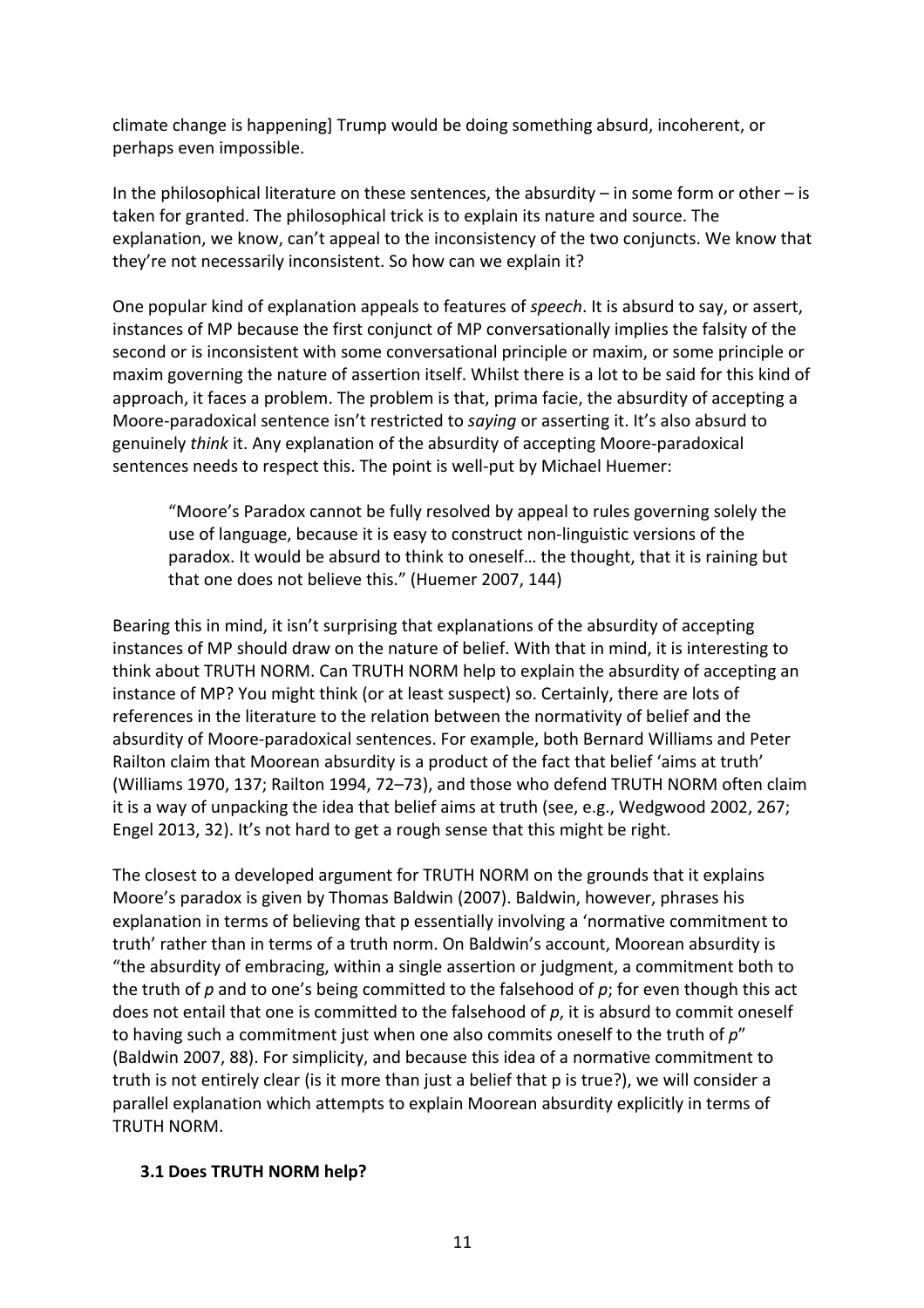TRUTH NORM, recall, states:

 

**TRUTH NORM:** It is a conceptual truth about belief that it is correct to believe a proposition if and only if it is true.

Suppose that this is correct. Can it be used to explain what's absurd about accepting MP? Our argument will be that it doesn't  $-$  it is vulnerable to our DILEMMA.

Let's begin however by thinking about how TRUTH NORM *might be thought to* explain the absurdity of accepting MP. If we assume TRUTH NORM, then one who accepts MP will be committed by its first conjunct to: [It is correct to believe that p]. So, if we assume TRUTH NORM, then one who accepts MP is committed to:

 $MP^*$ : It is correct to believe that p, but I don't believe that p.

So, if TRUTH NORM is true, then the Moore-paradoxical sentence, MP, commits one who accepts it to claiming - simultaneously - that it would be correct to do (or be doing) something, and that one isn't doing that thing. Perhaps *that's* what's absurd about accepting MP: it's absurd to simultaneously accept that it is correct to do (or be doing) something, and that one isn't doing that thing.

Does this really help to explain what's strange about accepting MP? An obvious response is: no, it's not really strange – certainly not incoherent, absurd or impossible - to judge that one is under a prescription to respond in some way, but that one isn't responding in that way. Think about ordinary cases in which the prescription takes the form of an 'ought' fact rather than a correctness fact. For example, suppose I judge: [I ought to give money to charity, but I don't]. In making this judgment, I don't seem to be saying anything strange or absurd and certainly not something *impossible*. It seems like a rather normal thing to judge. In fact, I judge it frequently.<sup>6</sup> Contrast it with: [Climate change is happening, but I don't believe it is happening]. This *really does* seem strange. There is a big difference, in that respect, between these two judgments. So, one might think, it is mistaken to attempt to explain the absurdity of accepting Moore-paradoxical sentences by using TRUTH NORM to change MP into MP\*.

Perhaps, however, this is too simple. Perhaps a defender of TRUTH NORM would do better by supplementing the basic structure of explanation (i.e. that MP commits one to MP\*) in some way. How could we do that? One might try to claim that there is something *irrational* 

 $6$  It will be helpful here to forestall an objection. We are not claiming here that there is nothing strange, absurd, or irrational about the *situation* in which in which I judge that I ought to give charity, but don't do so. We are claiming that there is nothing necessarily strange, absurd, or irrational about a *judgement* with the content [I ought to give money to charity, but I don't], because it might be a psychologically astute judgement about my moral failings. We show how this distinction matters, and undermines the argument for TRUTH NORM, in section 3.3. (We are grateful to Christos Kyriacou in pressing us to clarify this point).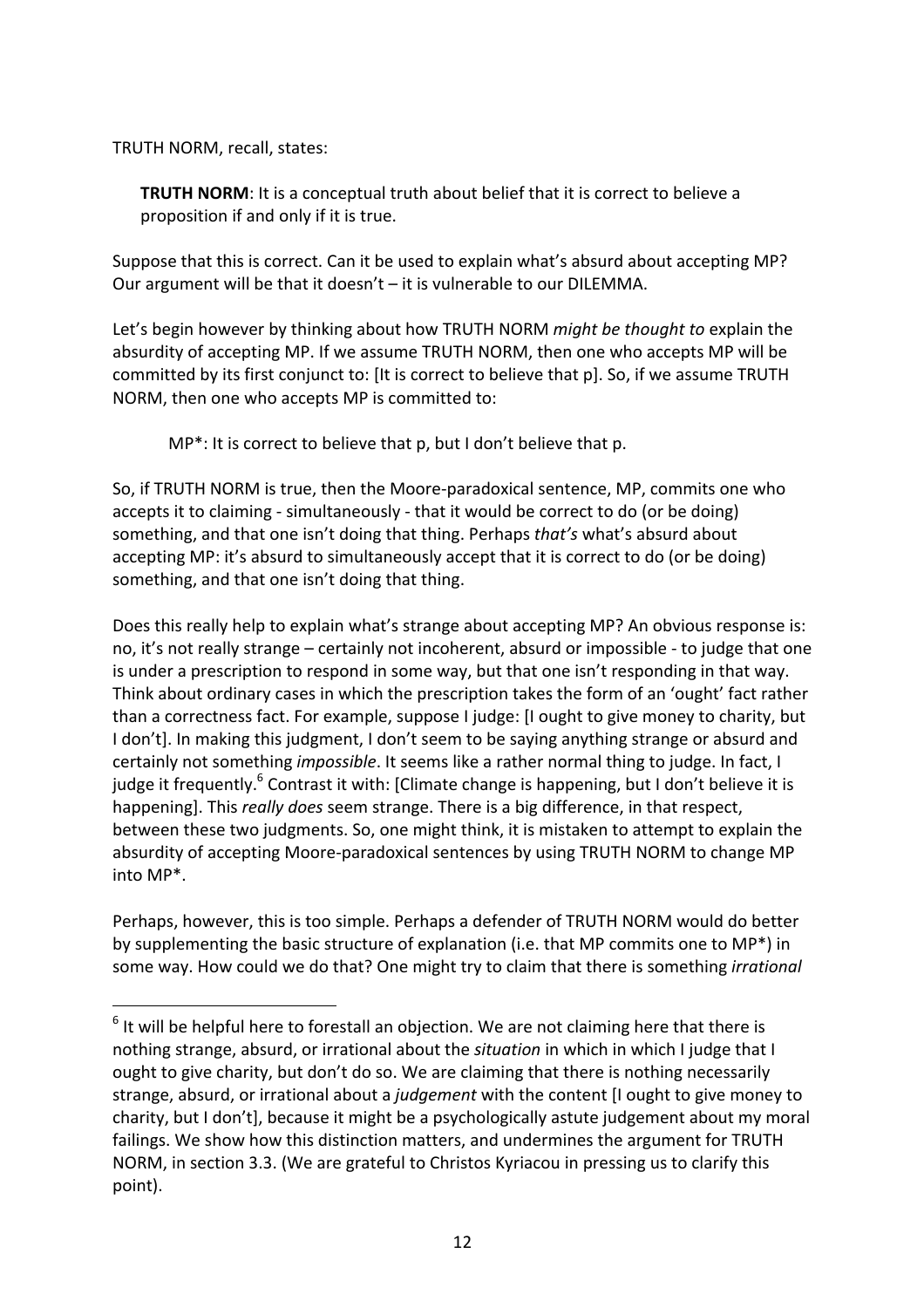about judging  $MP^*$ , and hence MP. This strategy seems to have something to recommend it. It's easy to suspect that there is something irrational in accepting MP<sup>\*</sup>. And if in fact it is irrational, then we could explain the absurdity of accepting MP $^*$ , and hence MP, in these terms. it would be *impossible for a rational person* to judge MP<sup>\*</sup> and hence MP. TRUTH NORM would have allowed us to explain the absurdity of accepting  $MP^*$  and hence MP.

There are, however, major problems with this strategy, two of which we will detail. The first problem is that this is the wrong kind of explanation of the absurdity of judging MP. The second, more serious problem, is that it doesn't work as an explanation of the absurdity of judging MP anyway because it fails on our DILEMMA.

## **3.2 First Problem: Wrong Kind of Explanation**

The first problem is really a preliminary. Suppose that it *is rationally impossible* to accept MP. The problem is that it isn't obvious that this is a satisfactory explanation of the absurdity of accepting MP. It doesn't yield the *right kind* of absurdity.

Why not? Simply put: If the problem with believing MP is that it is rationally impossible, then we should expect someone irrational to be able to do it. But I'm not sure that we do expect this. It is not at all obvious that it is possible for an irrational person to believe [p, but I don't believe that p]. Believing  $[p, but I don't believe that p]$  is, we might think, more like psychologically impossible than rationally impossible. Even if you're irrational, you simply won't be able to hold this belief (though of course you may believe that you hold it).

It is useful here to refer back to the discussion of deliberative transparency in the earlier part of the paper. There we noted that it is unsatisfactory to explain deliberative transparency in such a way that it is *merely rationally impossible* to violate transparency in deliberation. It is not clear that this is the right kind of impossibility. It isn't obviously possible for an irrational person to violate deliberative transparency, nor would it obviously be irrational should someone for whom it is possible violate it. Much the same, I think, is true with Moore-paradoxical sentences.

## **3.3 Second Problem: Applying our Dilemma**

The second problem is more serious. According to the view we are considering it is irrational to judge MP<sup>\*</sup>. The problem, as noted above, is that it isn't obvious that it *is* irrational. Certainly, we wouldn't want to just *assert* that it is. We would need some reason or argument for thinking that it is. Ideally, we would want a general principle that explains why it is irrational. What might such a principle look like?

The obvious place to look in this area is to some form of *judgment internalism* or *enkratic principle* more broadly. According to a simplified, classic form of judgment internalism (this was already referenced in the discussion of transparency above but we've specified the *scope* here for reasons that will be clear shortly):

(4) If you're rational, then: if you judge it is correct to V, then you will be motivated to V.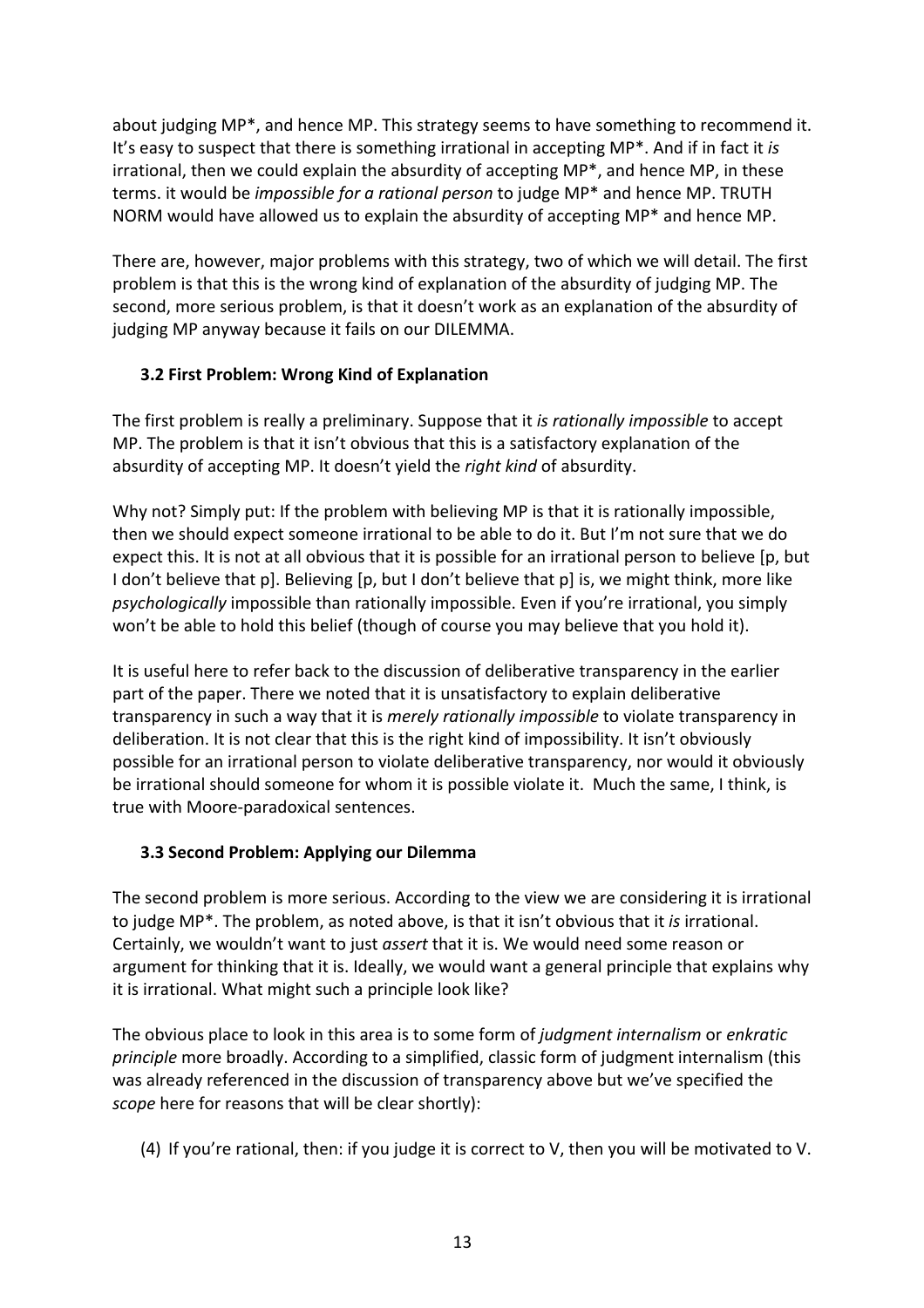This kind of claim is not uncontroversial, but it is often defended in some form or other. Let's suppose it is true. Let's suppose, furthermore, that there are no problems with V-ing standing for believing (as well as acting, as it does in standard formulations).

This kind of claim is not uncontroversial, but it is often defended in some form or other. Let's suppose it is true. Let's suppose, furthermore, that there are no problems with V-ing standing for believing (as well as acting, as it does in standard formulations). Could it be used to explain why it is irrational to judge MP\*, and hence MP? We don't think it could. What we need to explain is why it is irrational to judge: it is correct to believe that p, but I don't believe that p. But (4) won't help us to explain the irrationality of this judgement. (4) would only help us to explain why it is irrational not to believe p, having judged that it is correct to believe p.

Consider an example from the domain of action that can help to make this contrast intuitive. According to classical judgment internalists, it is irrational for one to judge [I ought to give money to charity], and then not give money to charity. It is a form of practical irrationality. But these same judgment internalists don't claim that it is irrational for one to judge [I ought to give money to charity, but I don't give money to charity]. Classical judgment internalism doesn't entail that this is irrational at all. It might just be a psychologically astute judgment. Similarly for MP. Classical judgment internalism doesn't seem to show that it would be irrational to make the judgment  $[p, \text{ but } I \text{ don't believe } p]$ . Again, we can think about this in terms of the first horn of our DILEMMA. TRUTH NORM supplemented by  $(4)$  isn't a good explanation of the explanandum. It doesn't explain the absurdity of accepting Moore-paradoxical sentences at all.

This argument demonstrates that classical judgment internalism or enkratic principles *don't* show that it is irrational to accept MP\*, and hence MP. It also helps us to see what kind of principle we *would* need to do this. The principle would have to look like this:

(5) If you're rational, then: you won't judge  $[It is correct to V, but I'm not V-ing].$ 

If this general principle were true, then judging  $MP^*$ , and hence judging MP, would be irrational. As a consequence, we would have some kind of explanation of the absurdity of accepting MP.

So far so good. The problem, however, is that, there's no very good independent reason to accept (5). As we noted above, it doesn't seem irrational to make this judgment in ordinary non-doxastic cases. One might judge: [I ought to give money to charity, but I don't given money to charity]. I'm not thereby be irrational, at least not obviously so. Certainly, there doesn't seem to be anything really strange about this judgment. It's nothing like judging that climate change is happening, but I don't believe it is happening. So this principle is under-motivated. 

We can think about this in terms of the second horn of our dilemma. If we supplement TRUTH NORM with (5) we could, potentially, explain the absurdity of accepting MP. But (5) is an implausible claim about the relation between accepting prescriptions and acting on them. So whether TRUTH NORM is supplemented with (4) or with (5), it fails to escape our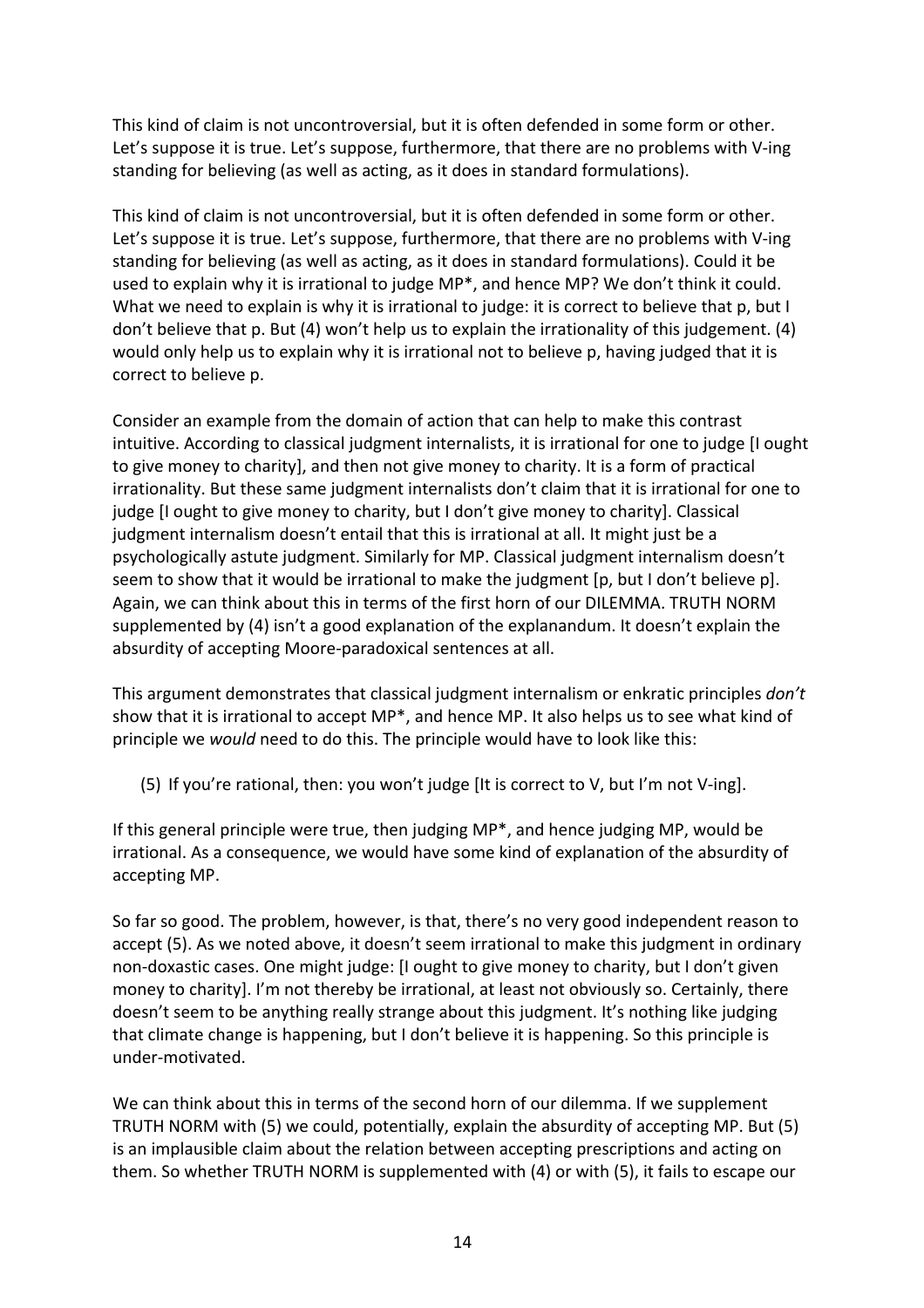dilemma. So TRUTH NORM doesn't explain the absurdity of accepting Moore-paradoxical sentences.

There is a vast literature on Moore's Paradox that we have not discussed. There are responses available to a defender of TRUTH NORM that we do not discuss in detail. We also do not discuss approached to Moore's Paradox in terms of knowledge-based norms on belief, which may be more promising. Our aim has simply been to highlight how our basic strategy – from discussing deliberative transparency – is prima facie applicable when thinking about whether Moore's Paradox supports TRUTH NORM.

### **4. Conclusion**

We have argued that attempts to use TRUTH NORM to explain deliberative transparency and Moore-paradoxical sentences fail on a common dilemma. As a consequence, we don't think that TRUTH NORM is well-supported. If we are right, then TRUTH NORM can't be the basis for a satisfactory middle-ground in meta-epistemology.

There is a more general point in the background. Both of the arguments for TRUTH NORM that we have considered – from deliberative transparency and Moore-paradoxical sentences - are really attempts to show that TRUTH NORM does important explanatory work in the philosophy of mind. More specifically, they are attempts to show that TRUTH NORM explains some mental phenomenon that relates what we can (or cannot) believe to the truth of the content of that belief. We think that this *kind* of argument is *bound* to fail. It is bound to fail because, if TRUTH NORM is to provide a uniquely good explanation of the mental phenomenon in question, it will have to make use of an overly strong claim about the relation between our accepting the prescriptions that supposedly constitute belief, and what we subsequently can or cannot believe. Because of this general structure, we are optimistic that our argumentative strategy will generalise. Specifically, we are optimistic that our argumentative strategy will undermine other attempts to show that constitutive norms on attitudes are justified by their role in explaining the impossibility of mental phenomena.

#### **References**

- Archer, S. 2017. "Defending Exclusivity." *Philosophy and Phenomenological Research* 94 (1): 326–41.
- Baldwin, T. 2007. "The Normative Character of Belief." In *Moore's Paradox: New Essays on Belief, Rationality, and the First Person,* edited by M. S. Green and J. N. Williams, 76– 89. Oxford: Clarendon Press.
- Buleandra, A. 2009. "Doxastic Transparency and Prescriptivity." *Dialectica* 63 (3): 325–32.
- Bykvist, K., and A. Hattiangadi. 2007. "Does Thought Imply Ought?" *Analysis* 67 (296): 277– 85.
- ———. 2013. "Belief, Truth, and Blindspots." In *The Aim of Belief*, edited by T. Chan, 100– 122. Oxford: Oxford University Press.
- Côté-Bouchard, C. 2016. "Can the Aim of Belief Ground Epistemic Normativity?" *Philosophical Studies* 173 (12): 3181–98.